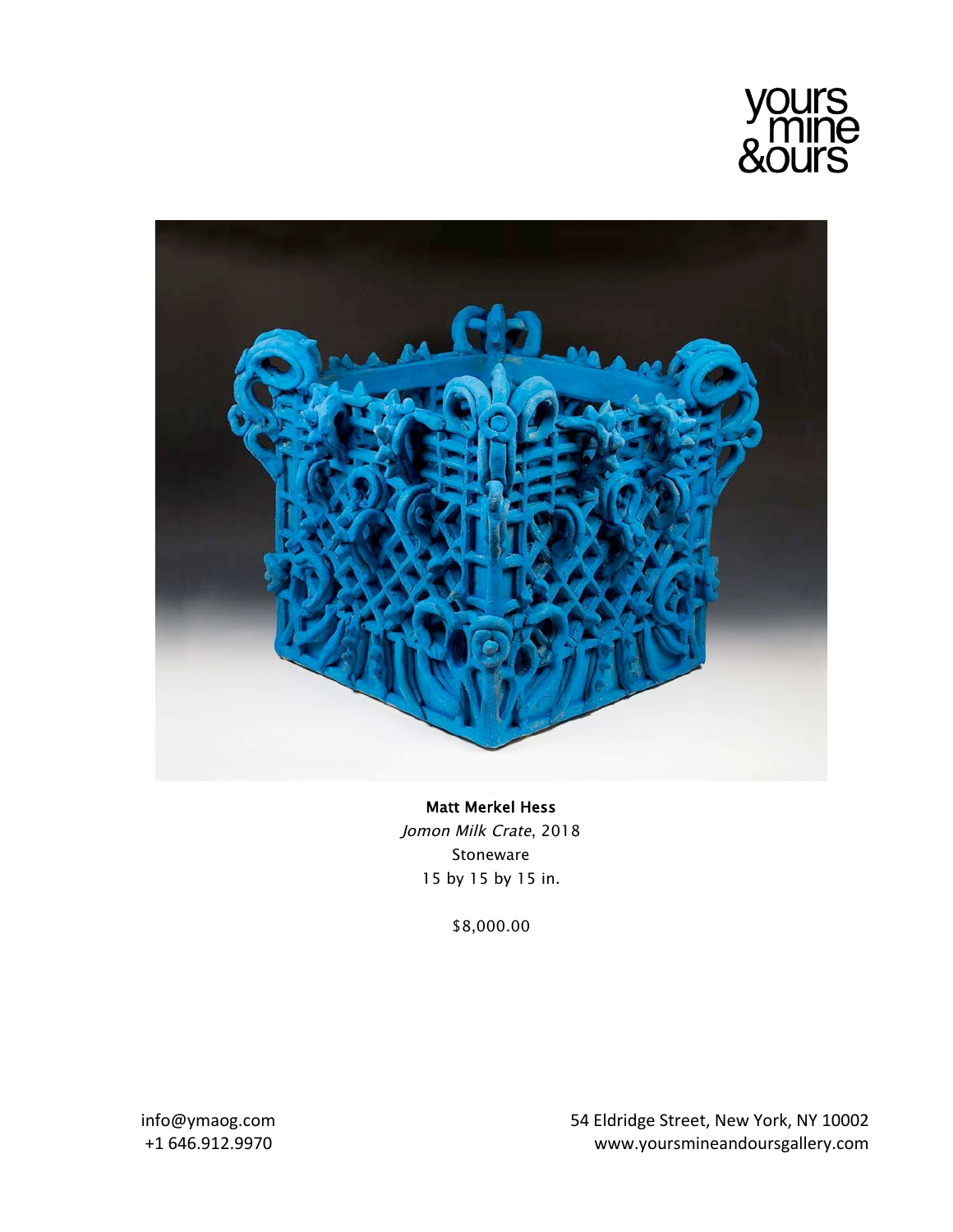



## Matt Merkel Hess Triple Bucket, 2017 Stoneware 11 by 16 1/2 by 16 1/2 in.

\$5,000.00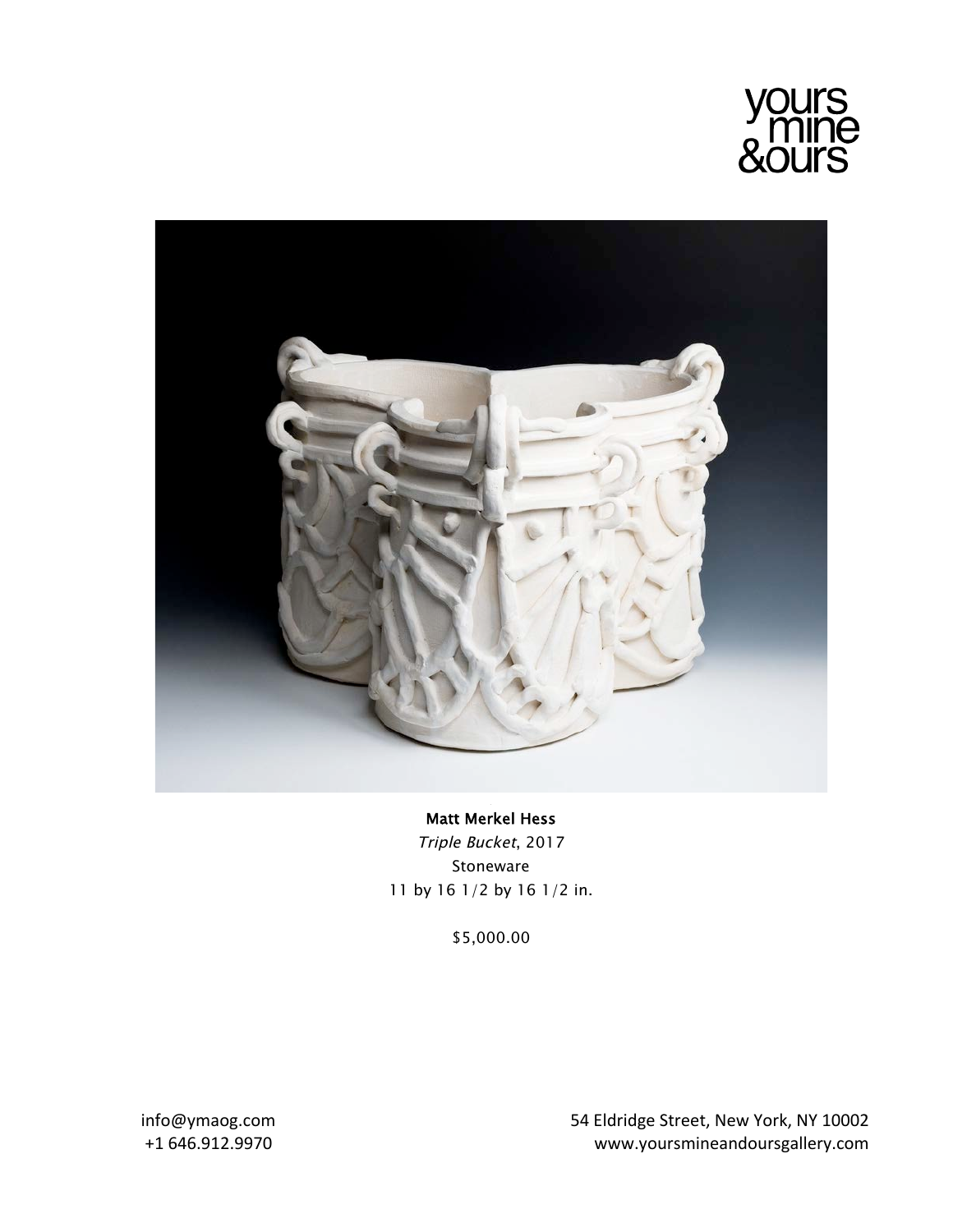



## Matt Merkel Hess

Cat Askos, 2018 Stoneware 8 by 7 1/2 by 8 in.

\$1,500.00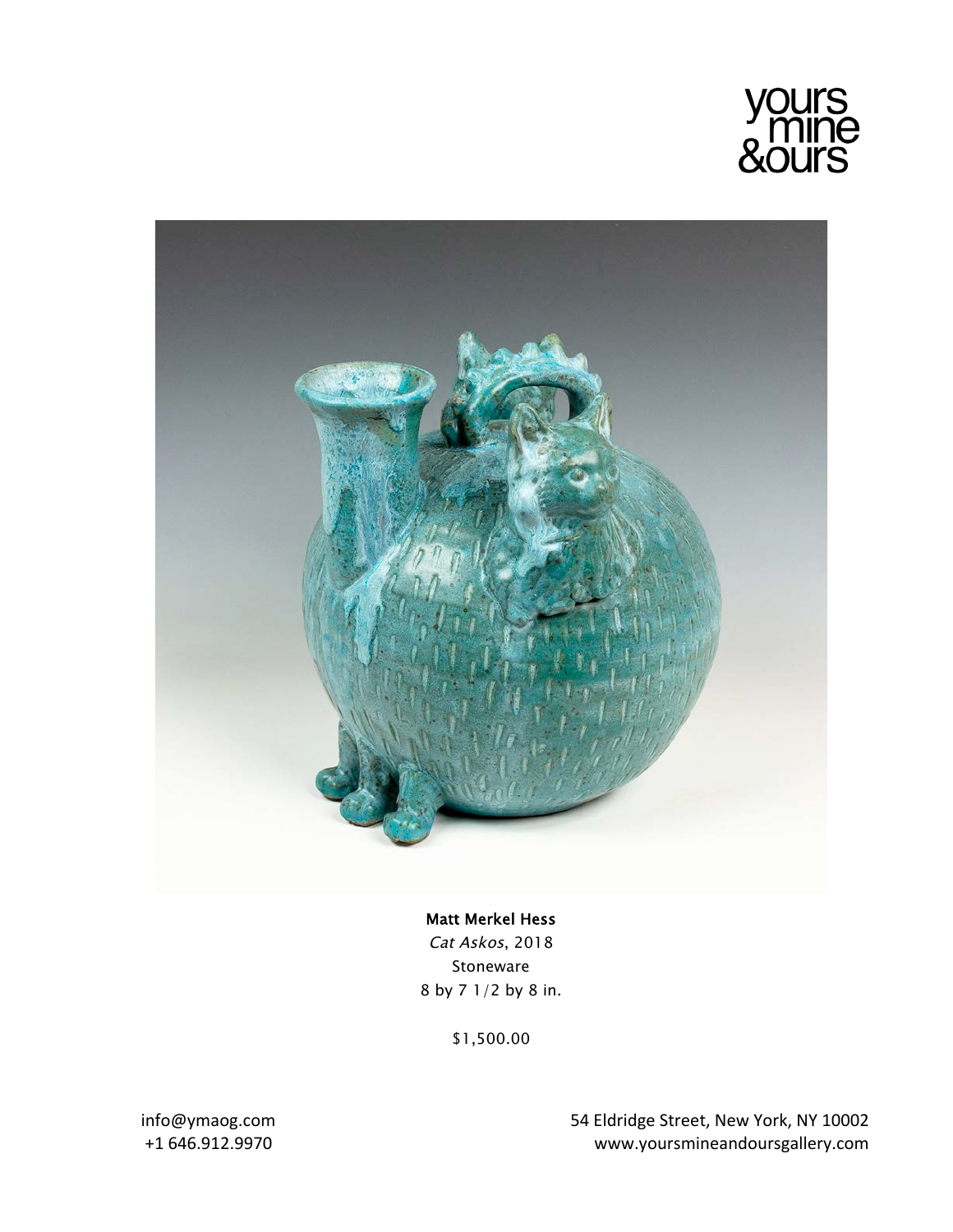



Matt Merkel Hess Chirping Chicken (red), 2018 Stoneware 6 1/4 by 7 1/2 by 5 1/2 in.

\$1,000.00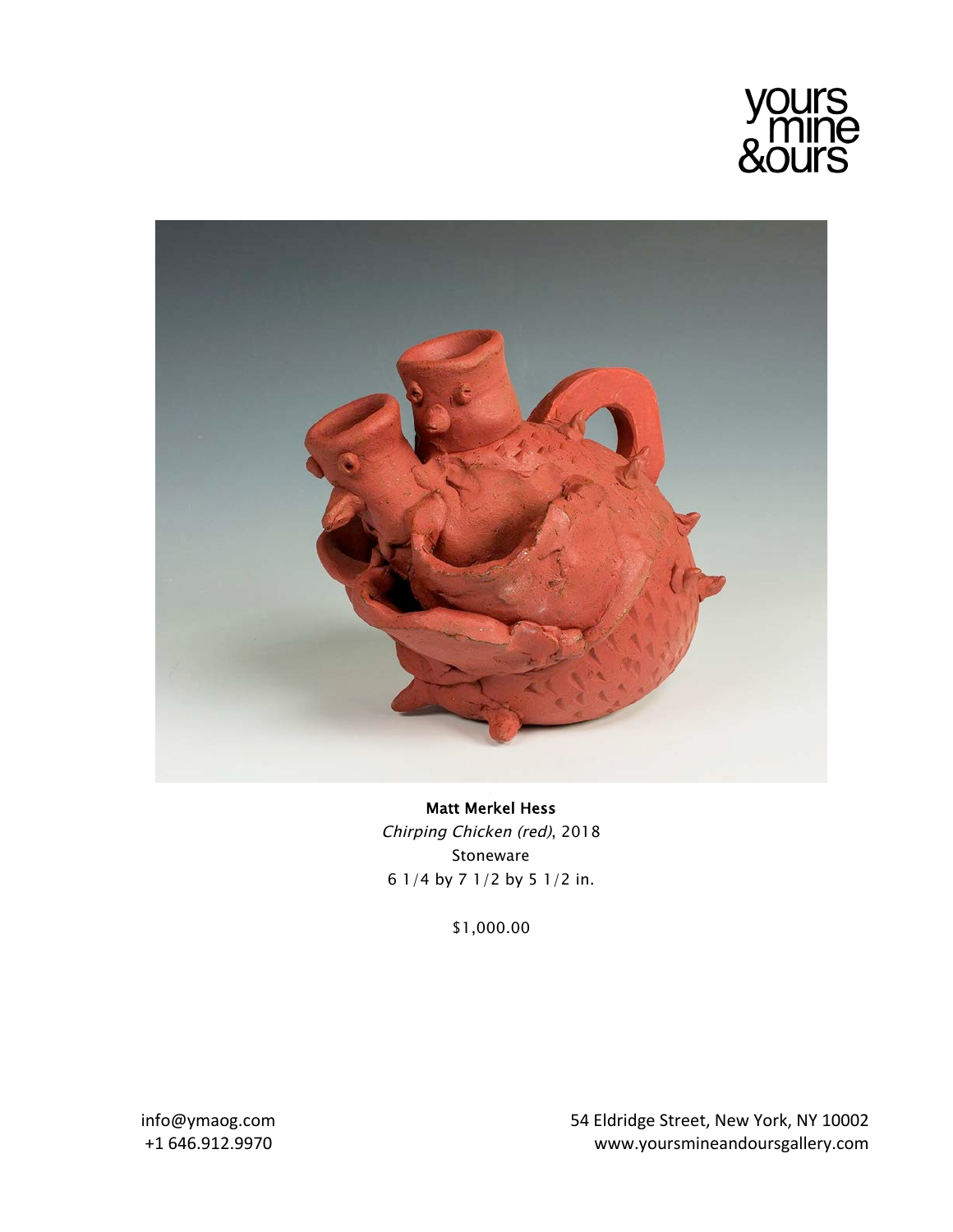



Matt Merkel Hess Chirping Chicken (turquoise), 2018 Stoneware 8 1/2 by 12 1/2 by 8 in.

\$1,500.00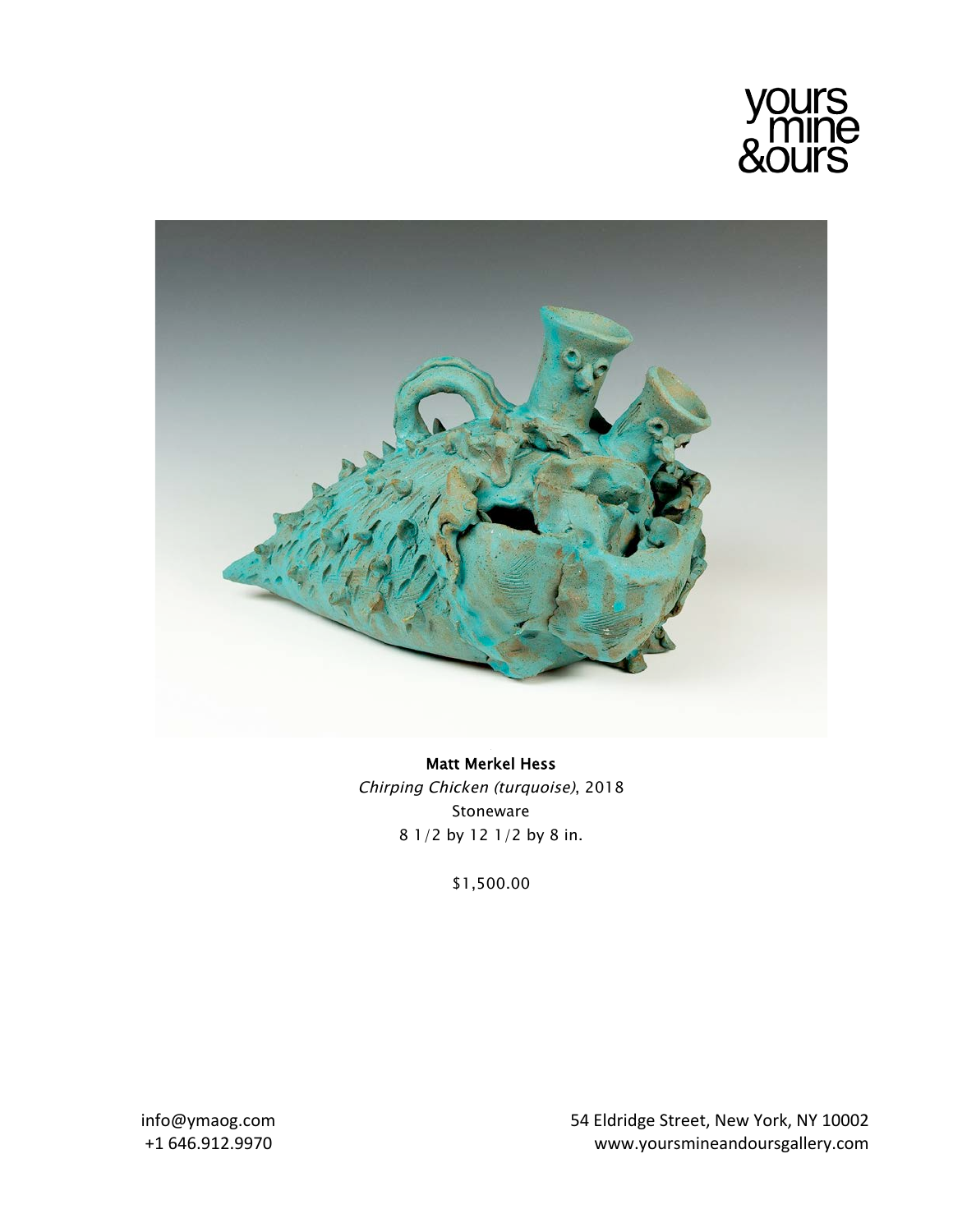



Matt Merkel Hess Chirping Chicken (rust), 2018 Stoneware 8 1/2 by 12 1/2 by 8 in.

\$1,500.00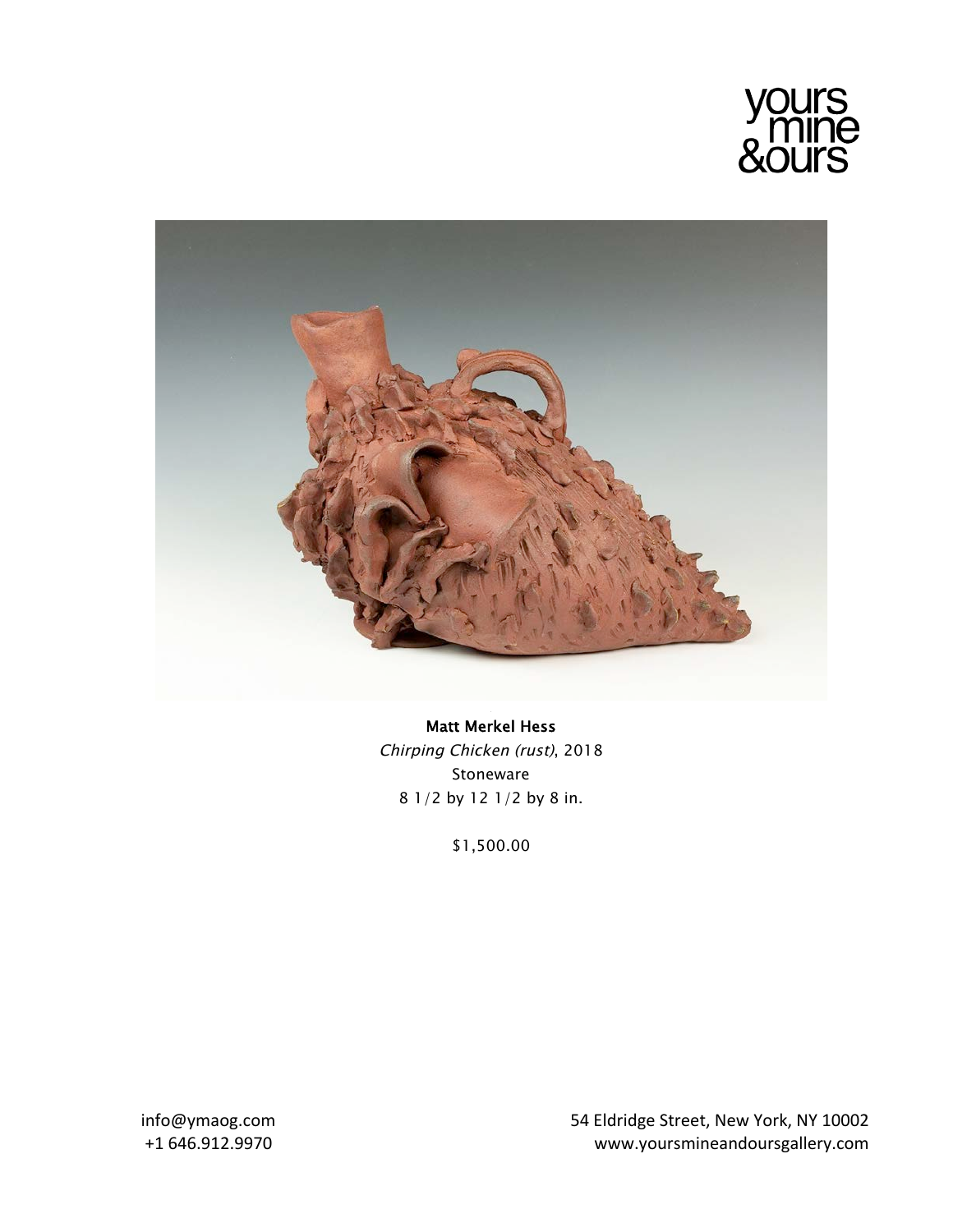



Matt Merkel Hess Sitting Cat (large spots), 2018 Stoneware 8 1/4 by 7 by 4 in.

\$750.00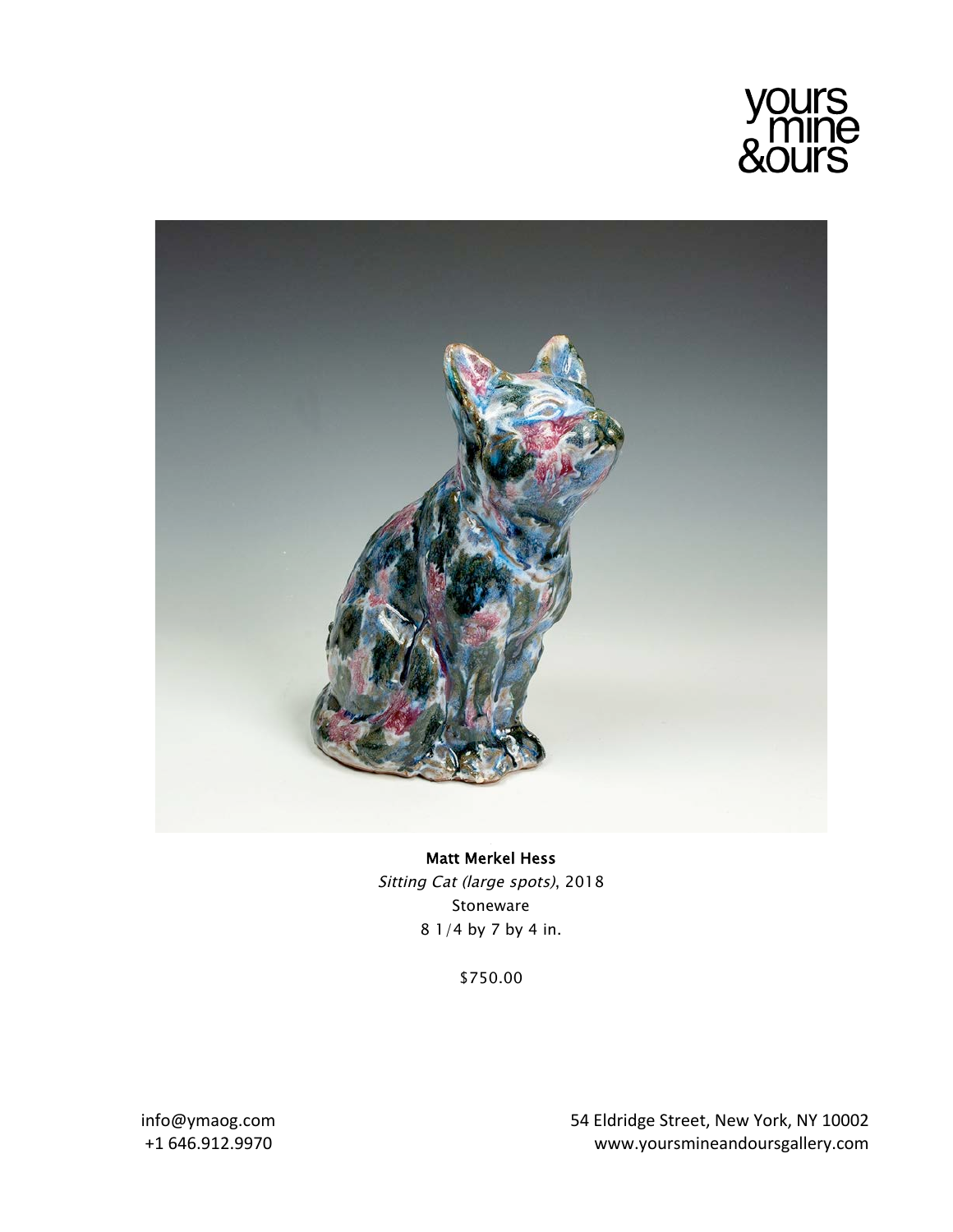



## Matt Merkel Hess Sitting Cat (purple), 2018 Stoneware 8 1/4 by 7 by 4 in.

\$750.00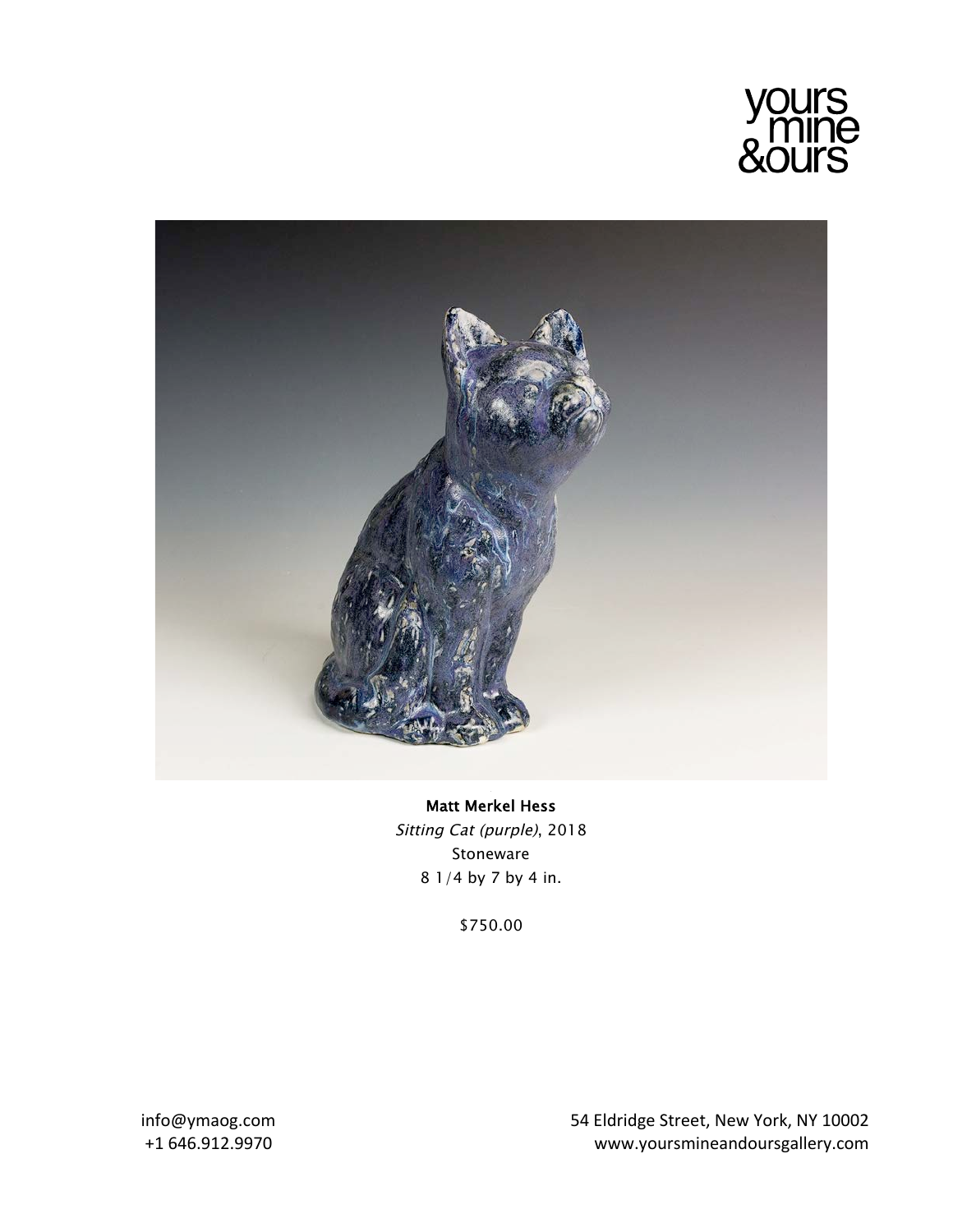



Matt Merkel Hess Sitting Cat (spotted brown and white), 2018 Stoneware 8 1/4 by 7 by 4 in.

\$750.00